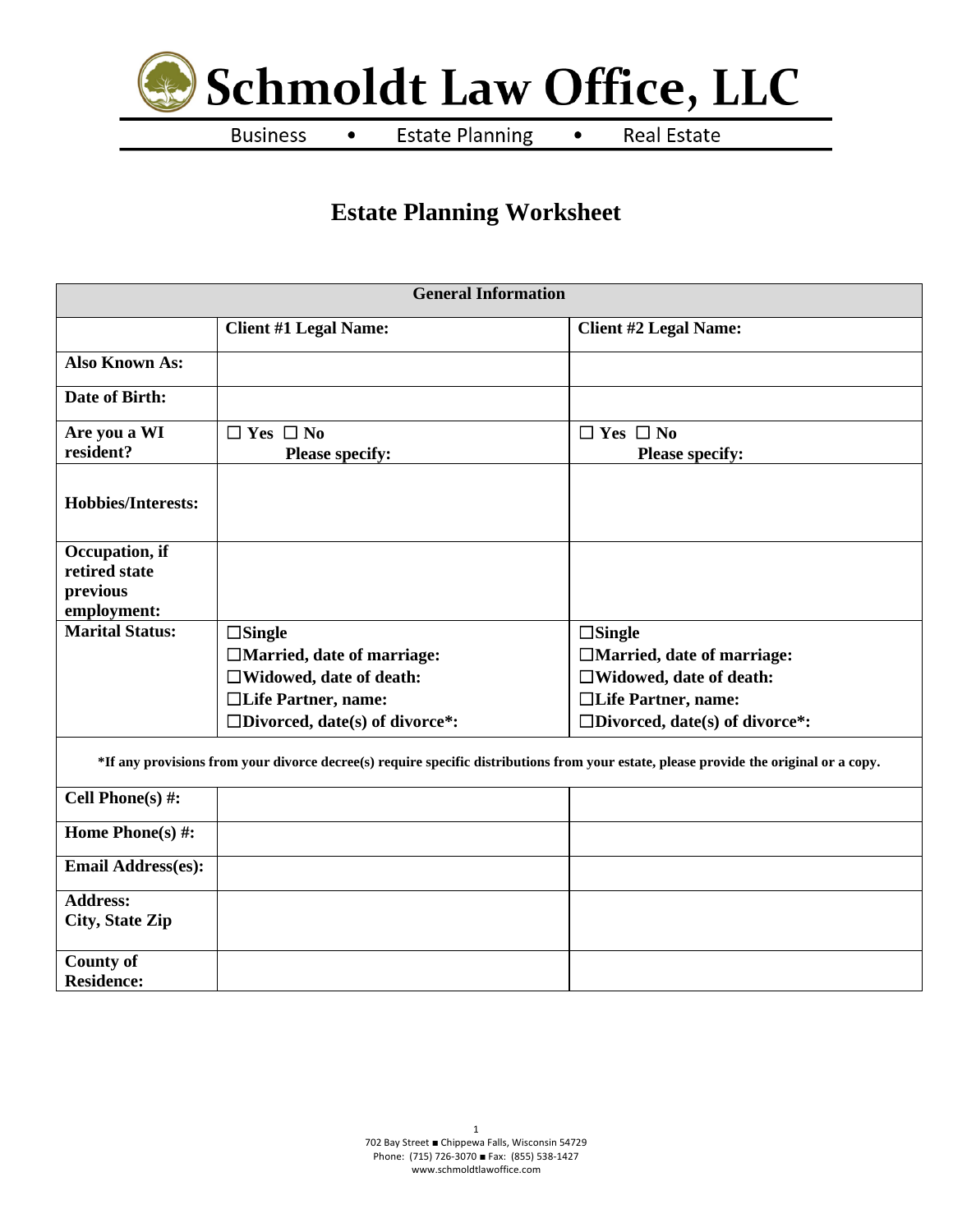| <b>Important People/Children/Grandchildren</b><br>List anyone you would like to have in your planning, including agents for health care and finances. |                                                                     |        |               |                      |                                      |  |
|-------------------------------------------------------------------------------------------------------------------------------------------------------|---------------------------------------------------------------------|--------|---------------|----------------------|--------------------------------------|--|
| <b>Name</b><br>(First, MI, Last)                                                                                                                      | Relationship<br>For children, specify<br>which client (or both)     | Gender | Date of Birth | <b>Phone</b>         | <b>Address</b><br>(City, State, Zip) |  |
|                                                                                                                                                       |                                                                     |        |               |                      |                                      |  |
|                                                                                                                                                       |                                                                     |        |               |                      |                                      |  |
|                                                                                                                                                       |                                                                     |        |               |                      |                                      |  |
|                                                                                                                                                       |                                                                     |        |               |                      |                                      |  |
|                                                                                                                                                       |                                                                     |        |               |                      |                                      |  |
|                                                                                                                                                       |                                                                     |        |               |                      |                                      |  |
|                                                                                                                                                       |                                                                     |        |               |                      |                                      |  |
|                                                                                                                                                       |                                                                     |        |               |                      |                                      |  |
|                                                                                                                                                       |                                                                     |        |               |                      |                                      |  |
|                                                                                                                                                       |                                                                     |        |               |                      |                                      |  |
|                                                                                                                                                       | If you have children, are any of your children deceased? $\Box$ Yes |        |               | $\Box$ No            |                                      |  |
|                                                                                                                                                       | If yes, please specify name, date of birth and date of death:       |        |               |                      |                                      |  |
|                                                                                                                                                       | <b>Name</b>                                                         |        |               | <b>Date of Birth</b> | <b>Date of Death</b>                 |  |
|                                                                                                                                                       |                                                                     |        |               |                      |                                      |  |
|                                                                                                                                                       |                                                                     |        |               |                      |                                      |  |
|                                                                                                                                                       |                                                                     |        |               |                      |                                      |  |
| *Attach additional pages if needed.                                                                                                                   |                                                                     |        |               |                      |                                      |  |

| <b>Exclusions</b>                |                                                                                                          |               |              |                                      |  |
|----------------------------------|----------------------------------------------------------------------------------------------------------|---------------|--------------|--------------------------------------|--|
|                                  | List anyone you would like to exclude from your planning, including agents for health care and finances. |               |              |                                      |  |
| <b>Name</b><br>(First, MI, Last) | Relationship                                                                                             | Date of Birth | <b>Phone</b> | <b>Address</b><br>(City, State, Zip) |  |
|                                  |                                                                                                          |               |              |                                      |  |
|                                  |                                                                                                          |               |              |                                      |  |
|                                  |                                                                                                          |               |              |                                      |  |
|                                  |                                                                                                          |               |              |                                      |  |
|                                  |                                                                                                          |               |              |                                      |  |
|                                  |                                                                                                          |               |              |                                      |  |
|                                  |                                                                                                          |               |              |                                      |  |
|                                  |                                                                                                          |               |              |                                      |  |
|                                  |                                                                                                          |               |              |                                      |  |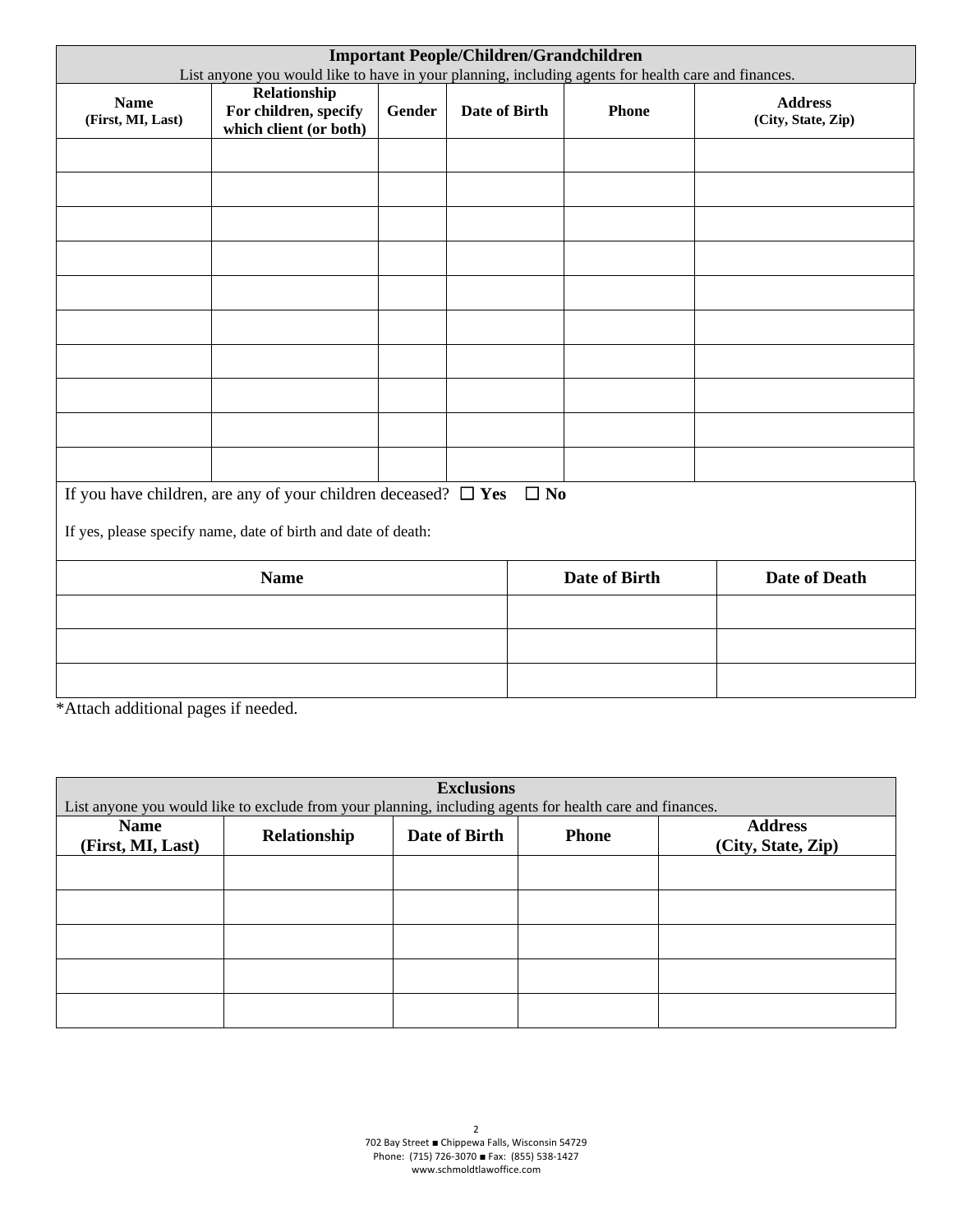| <b>Important Family Questions</b>                                                                                                                                                                                             |     |                |  |  |
|-------------------------------------------------------------------------------------------------------------------------------------------------------------------------------------------------------------------------------|-----|----------------|--|--|
| Please check "Yes" or "No" for your answer:                                                                                                                                                                                   | Yes | N <sub>0</sub> |  |  |
| Have you or a spouse ever served in the military?                                                                                                                                                                             |     |                |  |  |
| Are you (or your spouse) receiving government benefits, such as disability or Medicaid?<br>Please describe:                                                                                                                   |     |                |  |  |
| If married, have you or your spouse signed a pre- or post-marriage contract?<br>Please provide the original document or a copy to our office.                                                                                 |     |                |  |  |
| Have you completed previous wills, trusts, power of attorney documents, health care provider<br>documents or other estate planning documents?<br>Please provide the original document( $s$ ) or a copy of each to our office. |     |                |  |  |
| Do any of your children have special educational, medical, or physical needs?<br>Please describe:                                                                                                                             |     |                |  |  |
| Do you provide primary or other major financial support to adult children or others?<br>Please describe:                                                                                                                      |     |                |  |  |
| Do you have any gifts, inheritances, or monies through a judgment in a lawsuit that you expect to<br>receive at some time in the future?<br>Please describe:                                                                  |     |                |  |  |

# **Estate Planning Goals**

\_\_\_\_\_\_\_\_\_\_\_\_\_\_\_\_\_\_\_\_\_\_\_\_\_\_\_\_\_\_\_\_\_\_\_\_\_\_\_\_\_\_\_\_\_\_\_\_\_\_\_\_\_\_\_\_\_\_\_\_\_\_\_\_\_\_\_\_\_\_\_\_\_\_\_\_\_\_\_\_\_\_\_\_\_\_\_\_\_\_\_\_\_\_\_\_\_\_\_\_\_\_\_\_\_\_\_\_\_\_\_\_\_\_\_\_\_\_\_\_\_\_\_\_\_\_\_\_\_\_\_\_ \_\_\_\_\_\_\_\_\_\_\_\_\_\_\_\_\_\_\_\_\_\_\_\_\_\_\_\_\_\_\_\_\_\_\_\_\_\_\_\_\_\_\_\_\_\_\_\_\_\_\_\_\_\_\_\_\_\_\_\_\_\_\_\_\_\_\_\_\_\_\_\_\_\_\_\_\_\_\_\_\_\_\_\_\_\_\_\_\_\_\_\_\_\_\_\_\_\_\_\_\_\_\_\_\_\_\_\_\_\_\_\_\_\_\_\_\_\_\_\_\_\_\_\_\_\_\_\_\_\_\_\_ \_\_\_\_\_\_\_\_\_\_\_\_\_\_\_\_\_\_\_\_\_\_\_\_\_\_\_\_\_\_\_\_\_\_\_\_\_\_\_\_\_\_\_\_\_\_\_\_\_\_\_\_\_\_\_\_\_\_\_\_\_\_\_\_\_\_\_\_\_\_\_\_\_\_\_\_\_\_\_\_\_\_\_\_\_\_\_\_\_\_\_\_\_\_\_\_\_\_\_\_\_\_\_\_\_\_\_\_\_\_\_\_\_\_\_\_\_\_\_\_\_\_\_\_\_\_\_\_\_\_\_\_ \_\_\_\_\_\_\_\_\_\_\_\_\_\_\_\_\_\_\_\_\_\_\_\_\_\_\_\_\_\_\_\_\_\_\_\_\_\_\_\_\_\_\_\_\_\_\_\_\_\_\_\_\_\_\_\_\_\_\_\_\_\_\_\_\_\_\_\_\_\_\_\_\_\_\_\_\_\_\_\_\_\_\_\_\_\_\_\_\_\_\_\_\_\_\_\_\_\_\_\_\_\_\_\_\_\_\_\_\_\_\_\_\_\_\_\_\_\_\_\_\_\_\_\_\_\_\_\_\_\_\_\_ \_\_\_\_\_\_\_\_\_\_\_\_\_\_\_\_\_\_\_\_\_\_\_\_\_\_\_\_\_\_\_\_\_\_\_\_\_\_\_\_\_\_\_\_\_\_\_\_\_\_\_\_\_\_\_\_\_\_\_\_\_\_\_\_\_\_\_\_\_\_\_\_\_\_\_\_\_\_\_\_\_\_\_\_\_\_\_\_\_\_\_\_\_\_\_\_\_\_\_\_\_\_\_\_\_\_\_\_\_\_\_\_\_\_\_\_\_\_\_\_\_\_\_\_\_\_\_\_\_\_\_\_ \_\_\_\_\_\_\_\_\_\_\_\_\_\_\_\_\_\_\_\_\_\_\_\_\_\_\_\_\_\_\_\_\_\_\_\_\_\_\_\_\_\_\_\_\_\_\_\_\_\_\_\_\_\_\_\_\_\_\_\_\_\_\_\_\_\_\_\_\_\_\_\_\_\_\_\_\_\_\_\_\_\_\_\_\_\_\_\_\_\_\_\_\_\_\_\_\_\_\_\_\_\_\_\_\_\_\_\_\_\_\_\_\_\_\_\_\_\_\_\_\_\_\_\_\_\_\_\_\_\_\_\_ \_\_\_\_\_\_\_\_\_\_\_\_\_\_\_\_\_\_\_\_\_\_\_\_\_\_\_\_\_\_\_\_\_\_\_\_\_\_\_\_\_\_\_\_\_\_\_\_\_\_\_\_\_\_\_\_\_\_\_\_\_\_\_\_\_\_\_\_\_\_\_\_\_\_\_\_\_\_\_\_\_\_\_\_\_\_\_\_\_\_\_\_\_\_\_\_\_\_\_\_\_\_\_\_\_\_\_\_\_\_\_\_\_\_\_\_\_\_\_\_\_\_\_\_\_\_\_\_\_\_\_\_ \_\_\_\_\_\_\_\_\_\_\_\_\_\_\_\_\_\_\_\_\_\_\_\_\_\_\_\_\_\_\_\_\_\_\_\_\_\_\_\_\_\_\_\_\_\_\_\_\_\_\_\_\_\_\_\_\_\_\_\_\_\_\_\_\_\_\_\_\_\_\_\_\_\_\_\_\_\_\_\_\_\_\_\_\_\_\_\_\_\_\_\_\_\_\_\_\_\_\_\_\_\_\_\_\_\_\_\_\_\_\_\_\_\_\_\_\_\_\_\_\_\_\_\_\_\_\_\_\_\_\_\_ \_\_\_\_\_\_\_\_\_\_\_\_\_\_\_\_\_\_\_\_\_\_\_\_\_\_\_\_\_\_\_\_\_\_\_\_\_\_\_\_\_\_\_\_\_\_\_\_\_\_\_\_\_\_\_\_\_\_\_\_\_\_\_\_\_\_\_\_\_\_\_\_\_\_\_\_\_\_\_\_\_\_\_\_\_\_\_\_\_\_\_\_\_\_\_\_\_\_\_\_\_\_\_\_\_\_\_\_\_\_\_\_\_\_\_\_\_\_\_\_\_\_\_\_\_\_\_\_\_\_\_\_

What are you hoping to accomplish with your estate plan? (Please describe below.)

*Examples may include: avoid guardianship, provide for minor children, protect assets from long-term care costs, specify distributions from your estate, avoid probate, etc.*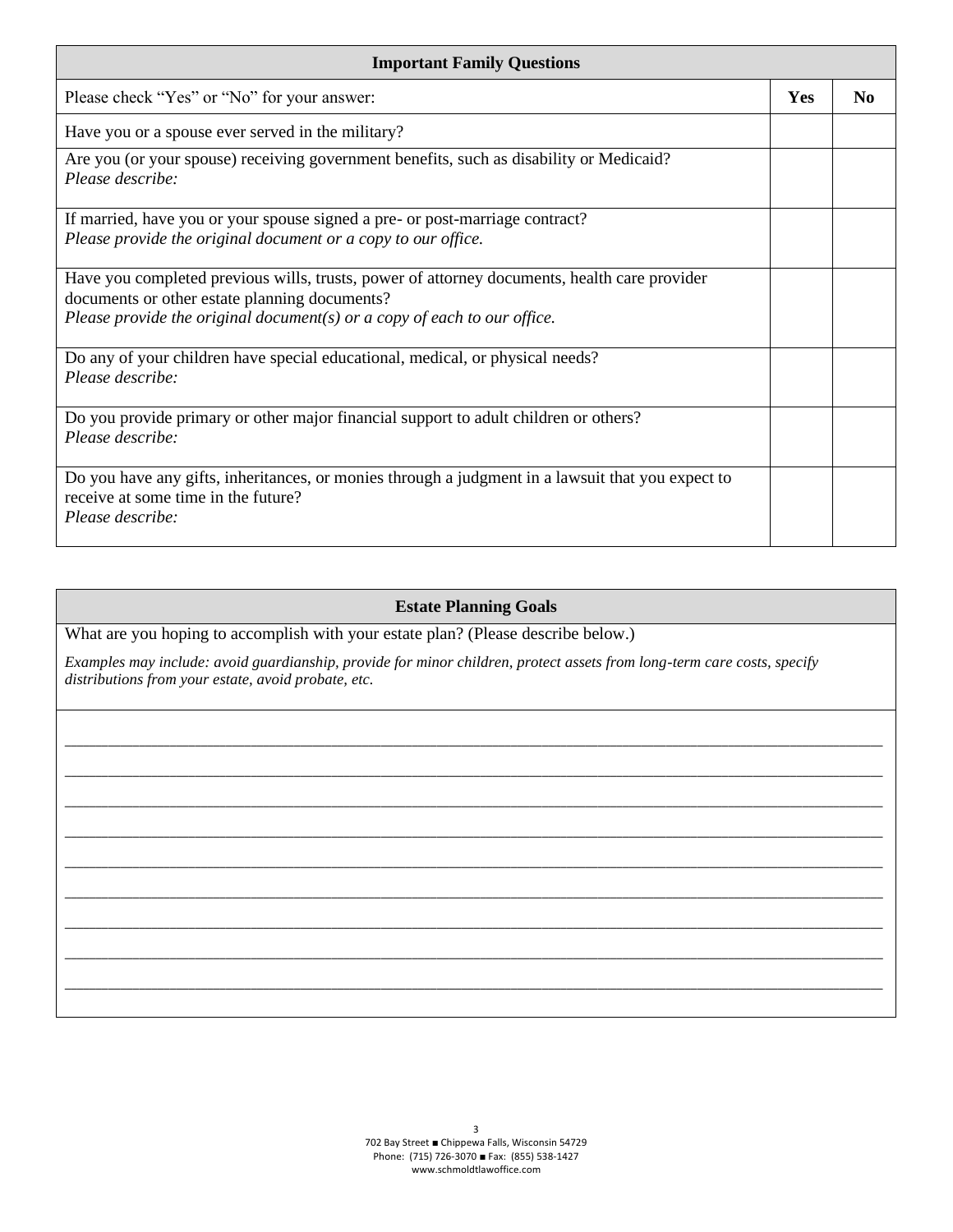# **WILL AND TRUST PLANNING**

### **Personal Representative/Executor/Trustee**

**After your death, who do you want carrying out your wishes for distributions to your beneficiaries and, if desired, management of assets for your beneficiaries?**

| Client #1 | Serving in the                        | Client #2 | Serving in the                                       |
|-----------|---------------------------------------|-----------|------------------------------------------------------|
|           | <b>Following Order</b>                |           |                                                      |
|           |                                       |           |                                                      |
|           | $(e.g., 1, 2, 3 \text{ or } 1, 2, 2)$ |           | <b>Following Order</b><br>(e.g., 1, 2, 3 or 1, 2, 2) |
|           |                                       |           |                                                      |
|           |                                       |           |                                                      |
|           |                                       |           |                                                      |
|           |                                       |           |                                                      |
|           |                                       |           |                                                      |
|           |                                       |           |                                                      |
|           |                                       |           |                                                      |
|           |                                       |           |                                                      |

How would you like these individuals to serve? □In consecutive order □Jointly □Jointly with independent authority

| <b>GUARDIAN FOR MINOR CHILDREN</b>                                                                                                                    |                                                                                                                              |  |  |  |
|-------------------------------------------------------------------------------------------------------------------------------------------------------|------------------------------------------------------------------------------------------------------------------------------|--|--|--|
| <b>Not Applicable</b><br>ப                                                                                                                            |                                                                                                                              |  |  |  |
| <b>Temporary/Short-term Guardian</b>                                                                                                                  | <b>Permanent Guardian</b>                                                                                                    |  |  |  |
| If applicable, do you want to appoint a temporary guardian for<br>minor children in the event of incapacity?<br>(This goes in the Power of Attorney.) | If applicable, who you wish to be the guardian for minor children<br>in the event of your passing.<br>(This goes in a Will.) |  |  |  |
| Name in order of preference below:                                                                                                                    | Name in order of preference below:                                                                                           |  |  |  |
|                                                                                                                                                       |                                                                                                                              |  |  |  |
|                                                                                                                                                       |                                                                                                                              |  |  |  |
|                                                                                                                                                       |                                                                                                                              |  |  |  |
|                                                                                                                                                       |                                                                                                                              |  |  |  |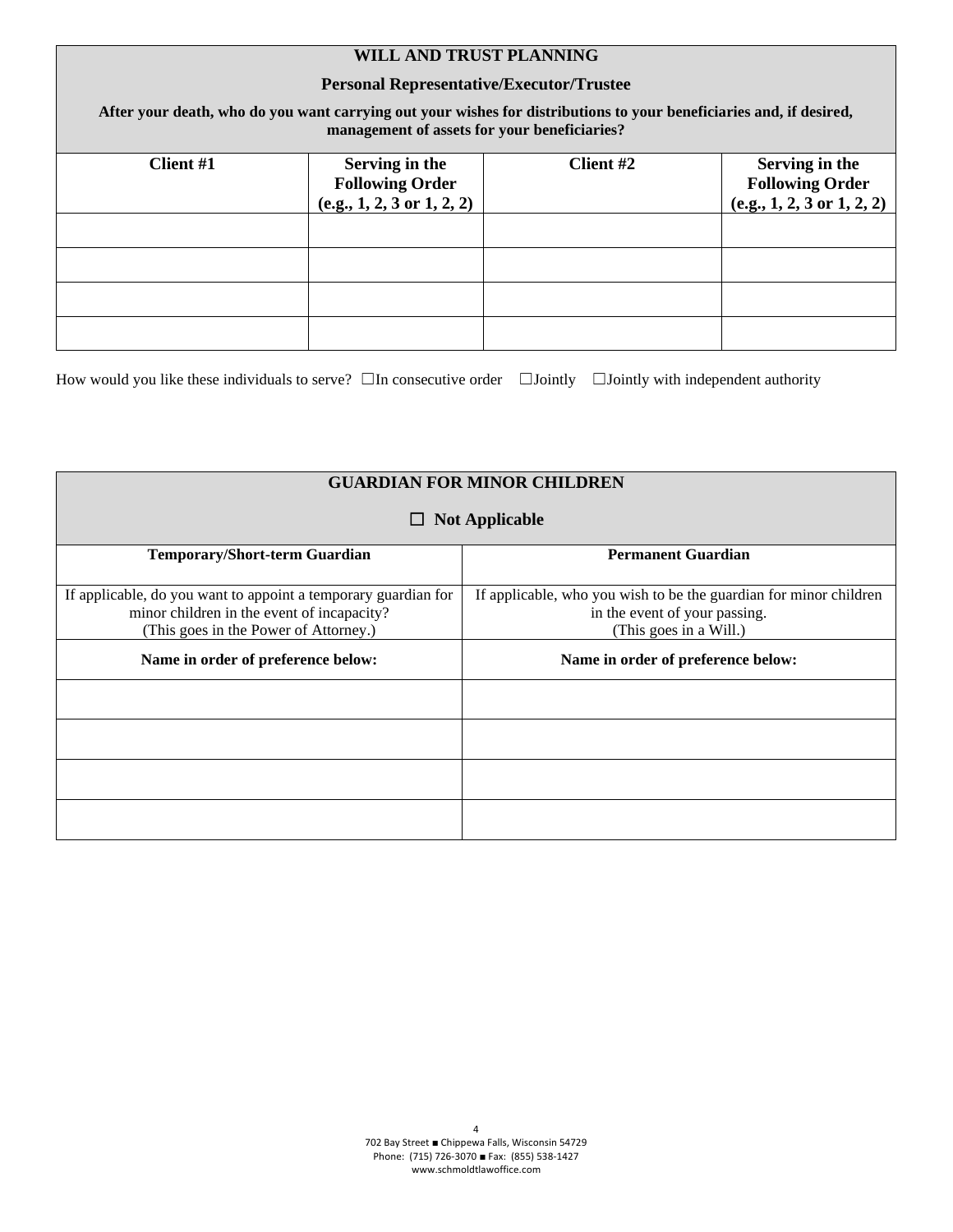| <b>Distributions of Personal Property and Specific Gifts</b>                         |
|--------------------------------------------------------------------------------------|
| Client #2                                                                            |
| Upon your death, where would you like the assets to go?                              |
| $\Box$ All to spouse                                                                 |
| $\Box$ All to children                                                               |
|                                                                                      |
|                                                                                      |
| Upon the death of both Clients #1 and #2, where would you like the assets to $g_0$ ? |
|                                                                                      |
|                                                                                      |

| <b>Specific Gifts</b>                                                                                                                                                                                                                                                                                  |  |  |  |  |
|--------------------------------------------------------------------------------------------------------------------------------------------------------------------------------------------------------------------------------------------------------------------------------------------------------|--|--|--|--|
| List any specific gifts of real estate, personal effects, or cash that you wish to make to either individuals or charities.<br>Do you have any specifications for how and/or when gifts or distributions are to be made? $\Box$ Yes (Explain below.) $\Box$ No<br>(Attach additional pages as needed.) |  |  |  |  |
|                                                                                                                                                                                                                                                                                                        |  |  |  |  |
|                                                                                                                                                                                                                                                                                                        |  |  |  |  |
|                                                                                                                                                                                                                                                                                                        |  |  |  |  |
|                                                                                                                                                                                                                                                                                                        |  |  |  |  |
|                                                                                                                                                                                                                                                                                                        |  |  |  |  |
|                                                                                                                                                                                                                                                                                                        |  |  |  |  |
| <b>Remote Contingent Beneficiary</b><br>In the event that none of the listed beneficiaries are alive at the time of your passing, whom would you like to receive your assets?                                                                                                                          |  |  |  |  |
|                                                                                                                                                                                                                                                                                                        |  |  |  |  |
|                                                                                                                                                                                                                                                                                                        |  |  |  |  |
|                                                                                                                                                                                                                                                                                                        |  |  |  |  |
|                                                                                                                                                                                                                                                                                                        |  |  |  |  |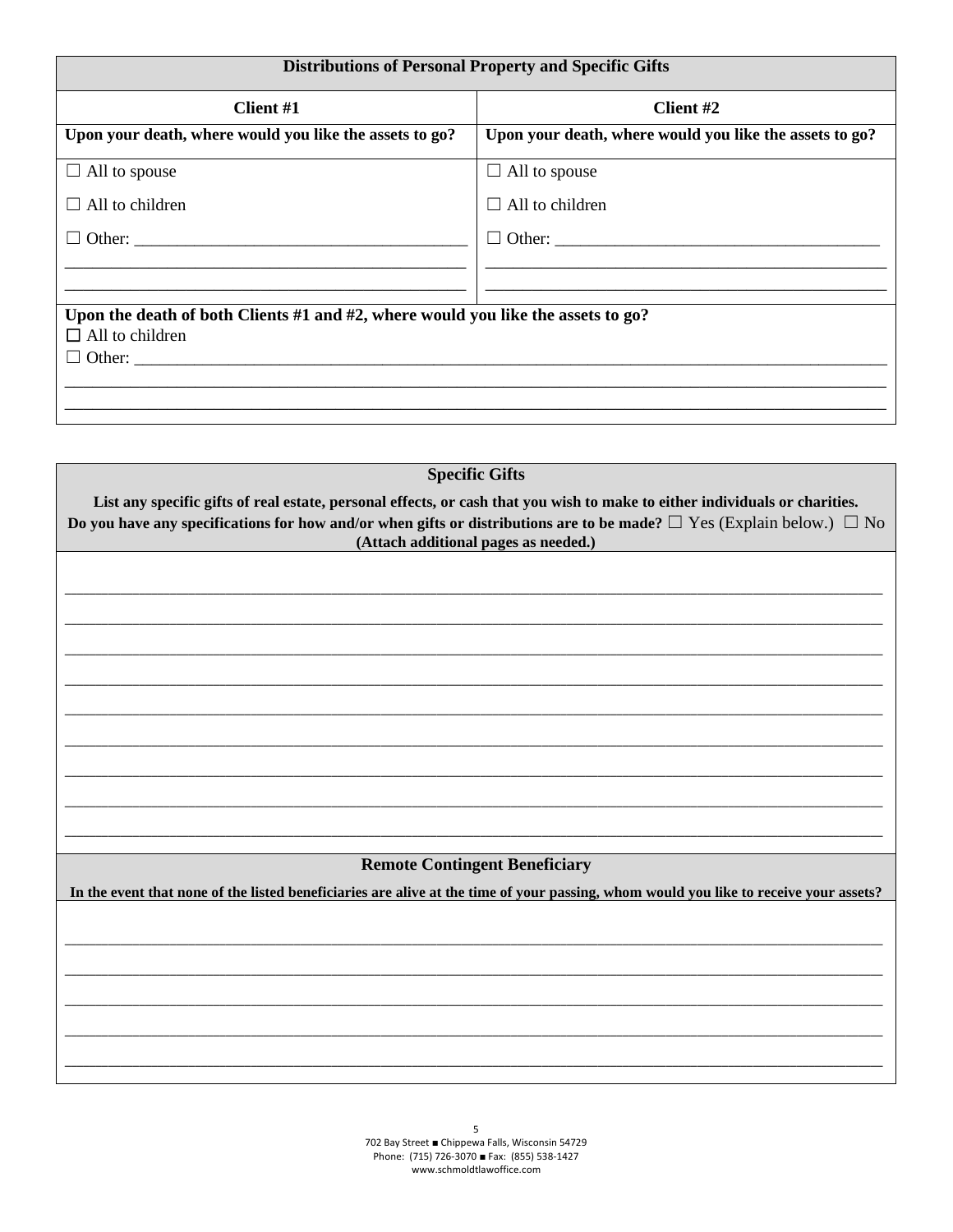# **FINANCIAL**

| <b>Asset Overview</b><br><b>Record asset details in the attached Assets Chart</b> |            |                |                                                  |     |                |  |  |
|-----------------------------------------------------------------------------------|------------|----------------|--------------------------------------------------|-----|----------------|--|--|
| Please check "Yes" or "No" for your answer:                                       | <b>Yes</b> | N <sub>0</sub> | Please check "Yes" or "No" for your answer:      | Yes | N <sub>0</sub> |  |  |
| Do you own your home?                                                             |            |                | Do you own any vacation or rental<br>properties? |     |                |  |  |
| Do you own any other real estate?                                                 |            |                | Do you own any automobiles?                      |     |                |  |  |
| Do you own any boats, campers, or<br>recreational vehicles?                       |            |                | Do you have any checking accounts?               |     |                |  |  |
| Do you have any retirement accounts?                                              |            |                | Do you have any savings accounts?                |     |                |  |  |
| Do you have any investments or<br>investment accounts?                            |            |                | Do you have any life insurance policies?         |     |                |  |  |
| Do you own a business or business<br>interest?                                    |            |                | Do you have long-term care insurance?            |     |                |  |  |

\*If a trust is prepared, assets will need to be funded into the trust.

\*Additional fees and more detailed information will be required should you choose to have our office fund the trust on your behalf.

## **Durable Financial Power of Attorney**

**If you were unable to make financial decisions for yourself, whom would you want to make those decisions for you?**  (e.g., spouse, child, other family member, close friend)

#### **These individuals must be listed on Page 2 in the chart for "Important People."**

| Client #1   |                                                                              |                                                  | Client #2   |                                                                              |                                                  |
|-------------|------------------------------------------------------------------------------|--------------------------------------------------|-------------|------------------------------------------------------------------------------|--------------------------------------------------|
| <b>Name</b> | Serving in the<br><b>Following</b><br>Order<br>(e.g., 1, 2, 3 or<br>1, 2, 2) | <b>Immediate</b><br>or Upon<br><b>Incapacity</b> | <b>Name</b> | Serving in the<br><b>Following</b><br>Order<br>(e.g., 1, 2, 3 or<br>1, 2, 2) | <b>Immediate</b><br>or Upon<br><b>Incapacity</b> |
|             |                                                                              |                                                  |             |                                                                              |                                                  |
|             |                                                                              |                                                  |             |                                                                              |                                                  |
|             |                                                                              |                                                  |             |                                                                              |                                                  |
|             |                                                                              |                                                  |             |                                                                              |                                                  |

6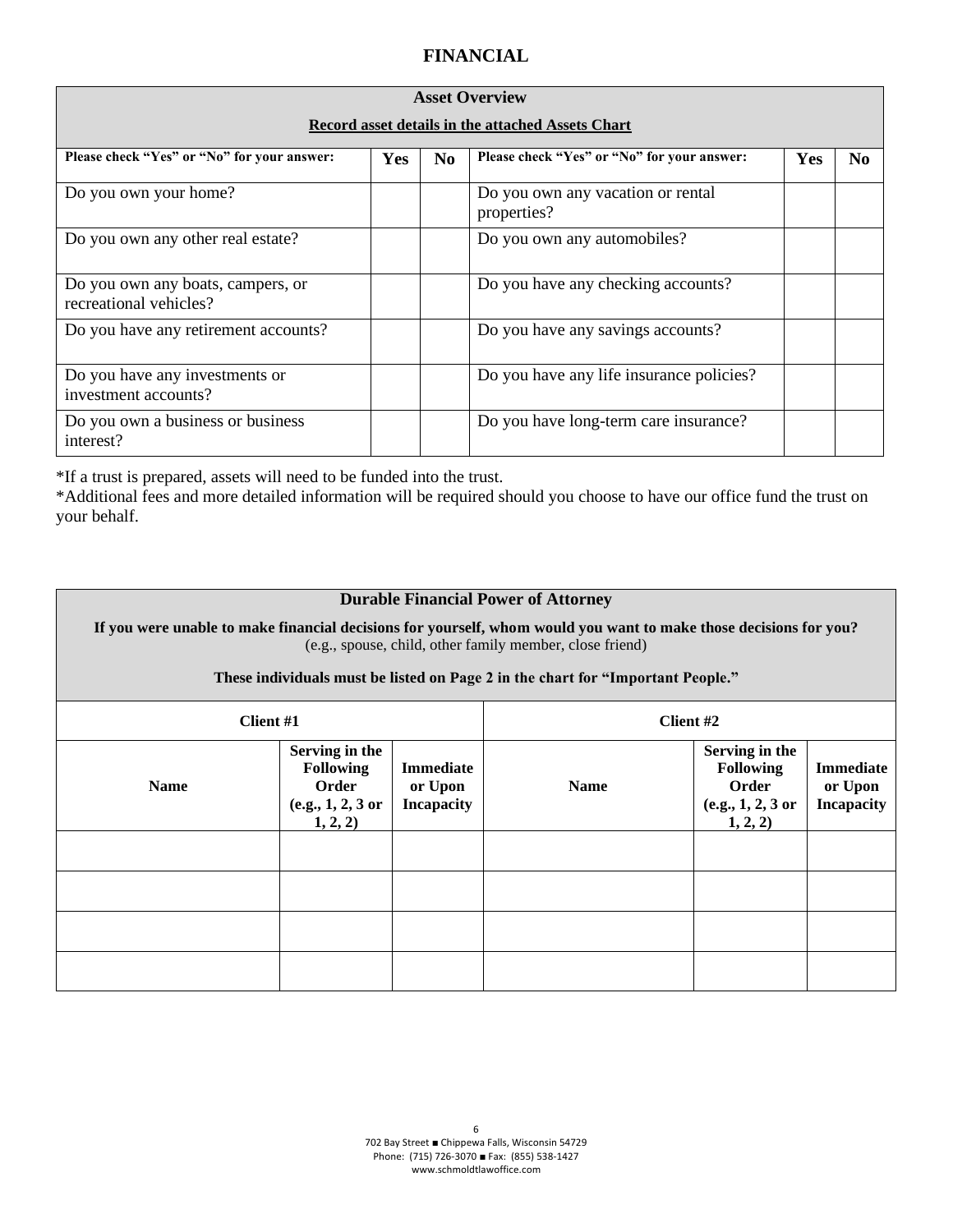# **HEALTH CARE**

#### **HIPAA Authorization**

#### **Who do you desire to have access to your medical records and speak to health care providers?**

These individuals will only have access to your protected health information and will NOT have the authority to make health care decisions on your behalf.

#### **These individuals must be listed on Page 2 in the chart for "Important People."**

| <b>HIPAA Authorization for Client #1</b> | <b>HIPAA Authorization for Client #2</b> |  |
|------------------------------------------|------------------------------------------|--|
| <b>Name</b>                              | <b>Name</b>                              |  |
|                                          |                                          |  |
|                                          |                                          |  |
|                                          |                                          |  |
|                                          |                                          |  |

| <b>Health Care Power of Attorney</b><br>If you were unable to make decisions for yourself, whom would you want<br>to make decisions for you regarding your medical treatment?<br>(e.g., spouse, child, other family member, close friend)<br>These individuals must be listed on Page 2 in the chart for "Important People." |                                                                                   |  |                                                                                   |  |
|------------------------------------------------------------------------------------------------------------------------------------------------------------------------------------------------------------------------------------------------------------------------------------------------------------------------------|-----------------------------------------------------------------------------------|--|-----------------------------------------------------------------------------------|--|
| <b>Health Care Power of Attorney for Client #1</b>                                                                                                                                                                                                                                                                           |                                                                                   |  | <b>Health Care Power of Attorney for Client #2</b>                                |  |
| <b>Name</b>                                                                                                                                                                                                                                                                                                                  | Serving in the<br><b>Following Order</b><br>$(e.g., 1, 2, 3 \text{ or } 1, 2, 2)$ |  | Serving in the<br><b>Following Order</b><br>$(e.g., 1, 2, 3 \text{ or } 1, 2, 2)$ |  |
|                                                                                                                                                                                                                                                                                                                              |                                                                                   |  |                                                                                   |  |
|                                                                                                                                                                                                                                                                                                                              |                                                                                   |  |                                                                                   |  |
|                                                                                                                                                                                                                                                                                                                              |                                                                                   |  |                                                                                   |  |
|                                                                                                                                                                                                                                                                                                                              |                                                                                   |  |                                                                                   |  |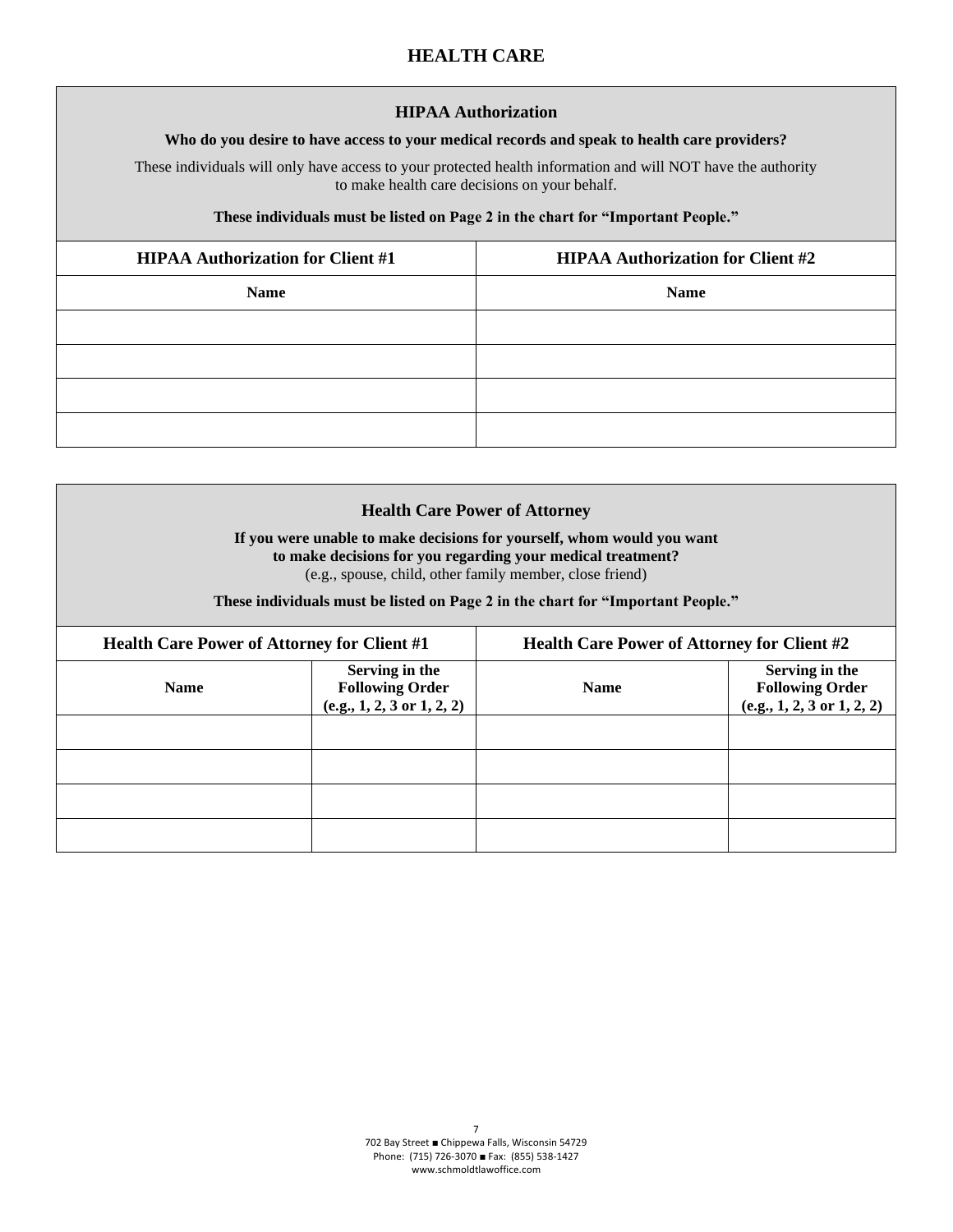| <b>Real Estate</b>                                                                                                                                                                                                                                                           |                                                                                                    |                                                                          |  |  |  |  |  |  |
|------------------------------------------------------------------------------------------------------------------------------------------------------------------------------------------------------------------------------------------------------------------------------|----------------------------------------------------------------------------------------------------|--------------------------------------------------------------------------|--|--|--|--|--|--|
| <b>Not Applicable</b><br>$\mathsf{L}$                                                                                                                                                                                                                                        |                                                                                                    |                                                                          |  |  |  |  |  |  |
| Property tax bill(s)                                                                                                                                                                                                                                                         |                                                                                                    | Please attach.                                                           |  |  |  |  |  |  |
| Dead(s)                                                                                                                                                                                                                                                                      |                                                                                                    | Please attach. If you do not have them, check your desired option below: |  |  |  |  |  |  |
|                                                                                                                                                                                                                                                                              | We will request the deed(s) from the county ourselves.                                             |                                                                          |  |  |  |  |  |  |
|                                                                                                                                                                                                                                                                              | We request Schmoldt Law Office, LLC, obtain copies of any deed(s) at a cost of \$25 for each deed. |                                                                          |  |  |  |  |  |  |
| Have you sold land from the original deed(s)? $\Box$ Yes $\Box$ No                                                                                                                                                                                                           |                                                                                                    |                                                                          |  |  |  |  |  |  |
| *Additional fees will apply if you do not have your deed or if any portion of your property has been sold or transferred,<br>as a new legal description will need to be created. A copy of your deed can usually be obtained at your county<br>courthouse Register of Deeds. |                                                                                                    |                                                                          |  |  |  |  |  |  |

8